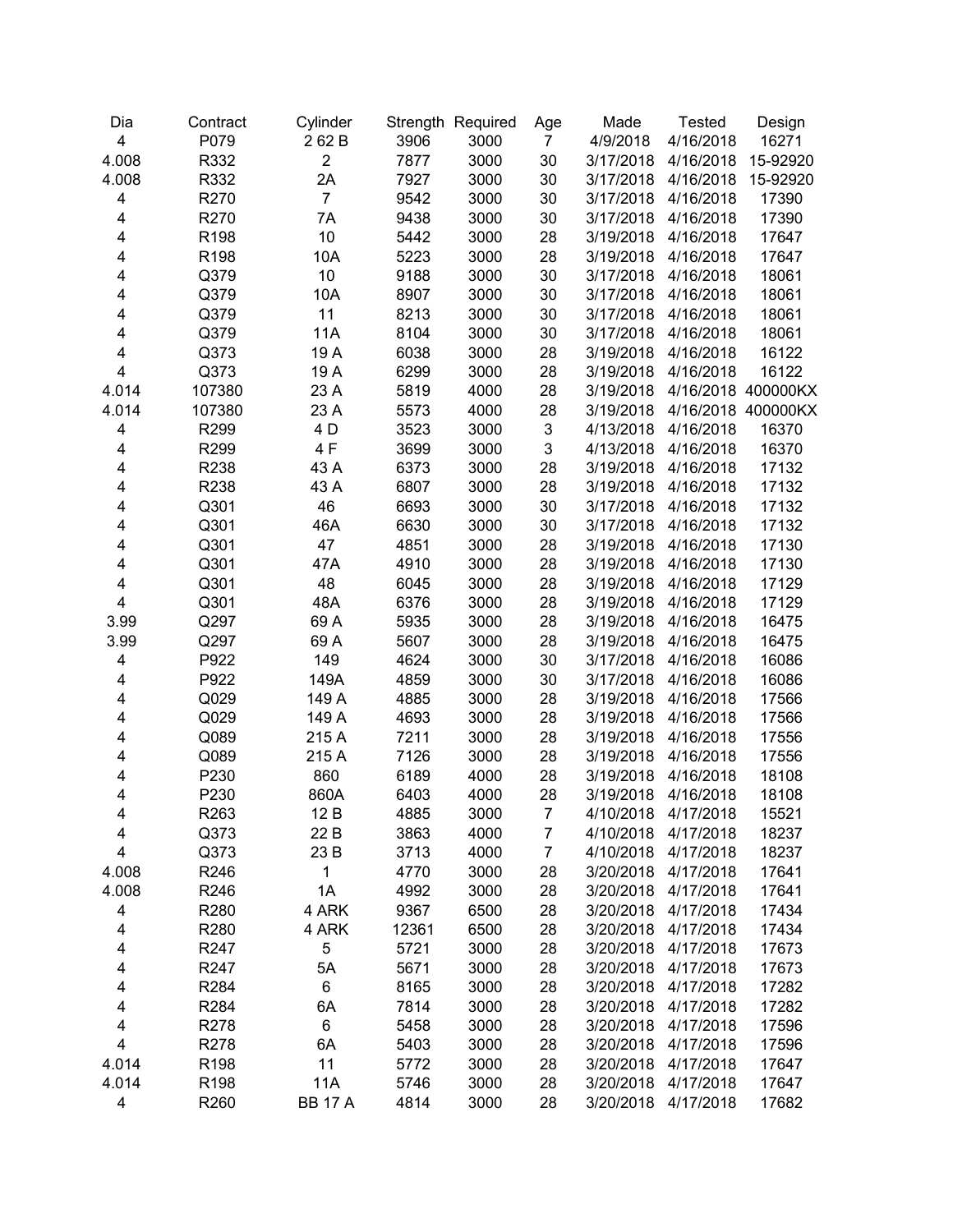| 4     | R <sub>260</sub> | <b>BB 17 B</b> | 4693 | 3000 | 28             | 3/20/2018 | 4/17/2018 | 17682 |
|-------|------------------|----------------|------|------|----------------|-----------|-----------|-------|
| 4     | Q301             | 49 A           | 5549 | 3000 | 28             | 3/20/2018 | 4/17/2018 | 17129 |
| 4     | Q301             | 49 A           | 5500 | 3000 | 28             | 3/20/2018 | 4/17/2018 | 17129 |
| 4     | Q301             | 50             | 4307 | 3000 | 28             | 3/20/2018 | 4/17/2018 | 17130 |
| 4     | Q301             | 50A            | 4482 | 3000 | 28             | 3/20/2018 | 4/17/2018 | 17130 |
| 4     | 111351           | 62 A           | 7131 | 3000 | 28             | 3/20/2018 | 4/17/2018 | 17291 |
| 4     | 111351           | 62 A           | 6878 | 3000 | 28             | 3/20/2018 | 4/17/2018 | 17291 |
| 4     | Q297             | 70 A           | 5057 | 3000 | 28             | 3/20/2018 | 4/17/2018 | 16475 |
| 4     | Q297             | 70 A           | 5235 | 3000 | 28             | 3/20/2018 | 4/17/2018 | 16475 |
| 4.011 | R136             | W 93           | 7169 | 4000 | 28             | 3/20/2018 | 4/17/2018 | 17602 |
| 4.011 | R136             | W 93A          | 6755 | 4000 | 28             | 3/20/2018 | 4/17/2018 | 17602 |
| 4     | P079             | 263 B          | 4289 | 3000 | $\overline{7}$ | 4/10/2018 | 4/17/2018 | 16271 |
| 4     | Q076             | 129 A          | 5527 | 3000 | 28             | 3/20/2018 | 4/17/2018 | 16225 |
| 4     | Q076             | 129 A          | 4968 | 3000 | 28             | 3/20/2018 | 4/17/2018 | 16225 |
| 4     | R048             | 155            | 6507 | 3000 | 28             | 3/20/2018 | 4/17/2018 | 16370 |
| 4     | R048             | 155A           | 6132 | 3000 | 28             | 3/20/2018 | 4/17/2018 | 16370 |
| 4     | Q076             | 219 A          | 5033 | 3000 | 28             | 3/20/2018 | 4/17/2018 | 17560 |
| 4     | Q076             | 219 A          | 5473 | 3000 | 28             | 3/20/2018 | 4/17/2018 | 17560 |
| 4     | P047             | 365 A          | 4676 | 3000 | 28             | 3/20/2018 | 4/17/2018 | 17181 |
| 4     | P047             | 365 A          | 4371 | 3000 | 28             | 3/20/2018 | 4/17/2018 | 17181 |
| 4.008 | Q921             | 702            | 7008 | 3000 | 28             | 3/20/2018 | 4/17/2018 | 17181 |
| 4.008 | Q921             | 702A           | 6895 | 3000 | 28             | 3/20/2018 | 4/17/2018 | 17181 |
| 4     | M950             | 749            | 7530 | 3000 | 28             | 3/20/2018 | 4/17/2018 | 15521 |
| 4     | M950             | 749A           | 6979 | 3000 | 28             | 3/20/2018 | 4/17/2018 | 15521 |
| 4     | P230             | 861            | 6156 | 4000 | 28             | 3/20/2018 | 4/17/2018 | 18108 |
| 4     | P230             | 861A           | 6166 | 4000 | 28             | 3/20/2018 | 4/17/2018 | 18108 |
| 4     | R339             | 2A             | 4985 | 3000 | 28             | 3/20/2018 | 4/17/2018 | 17545 |
| 4     | R339             | 2A             | 4794 | 3000 | 28             | 3/20/2018 | 4/17/2018 | 17545 |
| 4     | R937             | 1B             | 5117 | 3000 | 14             | 4/4/2018  | 4/18/2018 | 16358 |
| 4     | R263             | 13B            | 4481 | 3000 | $\overline{7}$ | 4/11/2018 | 4/18/2018 | 15521 |
| 4.011 | R263             | $\mathbf 1$    | 7401 | 3000 | 28             | 3/21/2018 | 4/18/2018 | 16356 |
| 4.011 | R263             | 1A             | 7996 | 3000 | 28             | 3/21/2018 | 4/18/2018 | 16356 |
| 4     | R343             | 4              | 6277 | 3500 | 28             | 3/21/2018 | 4/18/2018 | 18125 |
| 4     | R343             | 4A             | 6607 | 3500 | 28             | 3/21/2018 | 4/18/2018 | 18125 |
| 4     | R278             | $\overline{7}$ | 5470 | 3500 | 28             | 3/21/2018 | 4/18/2018 | 17596 |
| 4     | R278             | 7A             | 5502 | 3500 | 28             | 3/21/2018 | 4/18/2018 | 17596 |
| 4     | Q345             | 8              | 5145 | 3000 | 28             | 3/21/2018 | 4/18/2018 | 17139 |
| 4     | Q345             | 8A             | 5463 | 3000 | 28             | 3/21/2018 | 4/18/2018 | 17139 |
| 4     | R <sub>198</sub> | 12             | 6025 | 3000 | 28             | 3/21/2018 | 4/18/2018 | 17647 |
| 4     | R <sub>198</sub> | 12A            | 6180 | 3000 | 28             | 3/21/2018 | 4/18/2018 | 17647 |
| 4.008 | Q369             | 16             | 6358 | 3000 | 28             | 3/21/2018 | 4/18/2018 | 16620 |
| 4.008 | Q369             | 16A            | 6341 | 3000 | 28             | 3/21/2018 | 4/18/2018 | 16620 |
| 4     | Q369             | 16 D           | 6799 | 3000 | 28             | 3/21/2018 | 4/18/2018 | 16620 |
| 4     | Q369             | 16 E           | 6604 | 3000 | 28             | 3/21/2018 | 4/18/2018 | 16620 |
| 4     | R272             | D 23           | 5291 | 3000 | 28             | 3/21/2018 | 4/18/2018 | 16380 |
| 4     | R272             | D 23A          | 5031 | 3000 | 28             | 3/21/2018 | 4/18/2018 | 16380 |
| 4     | Q301             | 51             | 5071 | 3000 | 28             | 3/21/2018 | 4/18/2018 | 17130 |
| 4     | Q301             | 51A            | 4963 | 3000 | 28             | 3/21/2018 | 4/18/2018 | 17130 |
| 4     | P083             | 53             | 4266 | 3000 | 28             | 3/21/2018 | 4/18/2018 | 17256 |
| 4     | P083             | 53A            | 4308 | 3000 | 28             | 3/21/2018 | 4/18/2018 | 17256 |
| 4.011 | Q297             | 71 A           | 6851 | 3000 | 28             | 3/21/2018 | 4/18/2018 | 16475 |
| 4.011 | Q297             | 71 A           | 6335 | 3000 | 28             | 3/21/2018 | 4/18/2018 | 16475 |
|       |                  |                |      |      |                |           |           |       |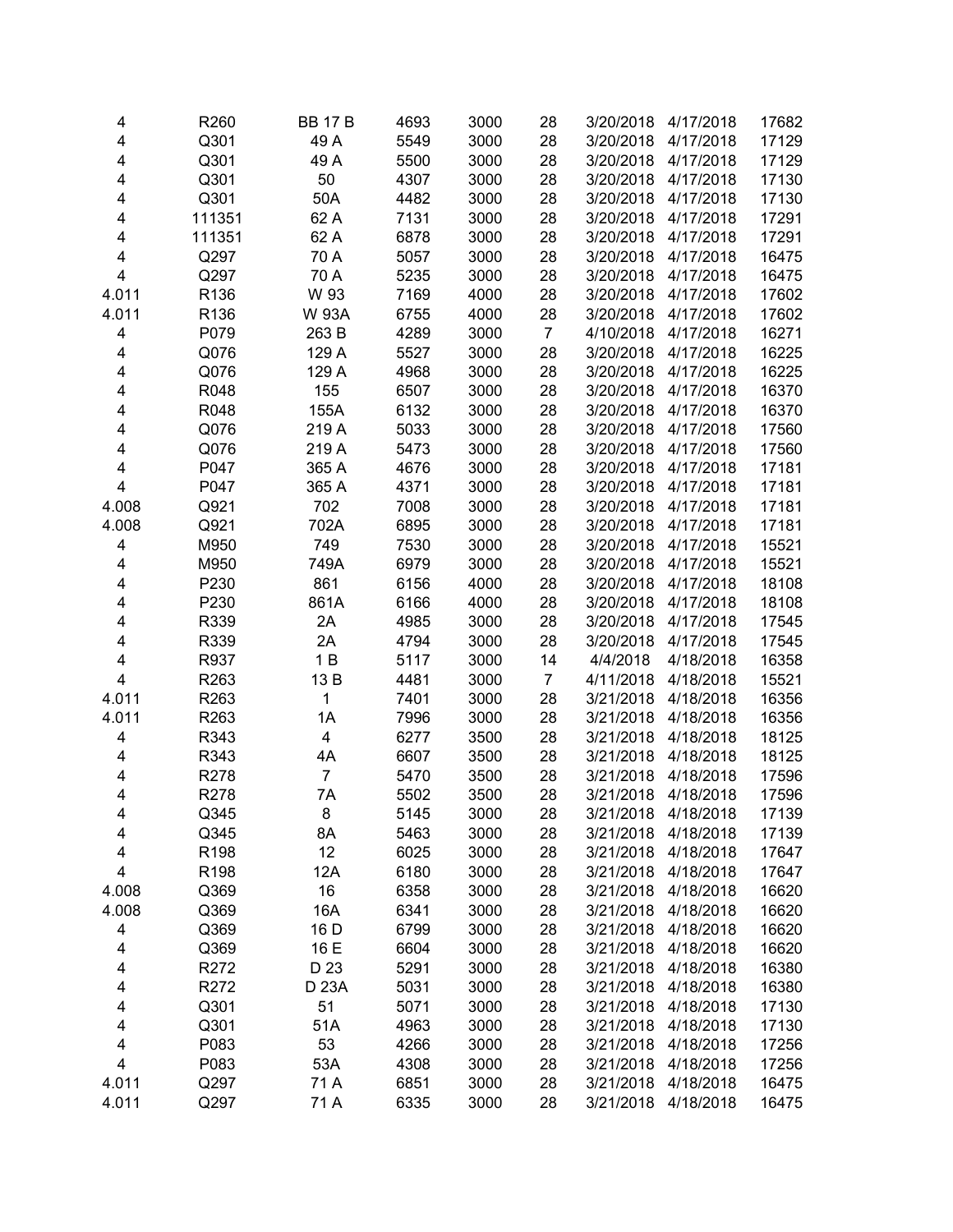| 4                       | N228          | 96                   | 5356  | 4000 | 28             | 3/21/2018        | 4/18/2018 | 16129 |
|-------------------------|---------------|----------------------|-------|------|----------------|------------------|-----------|-------|
| 4                       | N228          | 96A                  | 5119  | 4000 | 28             | 3/21/2018        | 4/18/2018 | 16129 |
| 4                       | Q029          | 150 A                | 6846  | 4000 | 28             | 3/21/2018        | 4/18/2018 | 17569 |
| 4                       | Q029          | 150 A                | 7015  | 4000 | 28             | 3/21/2018        | 4/18/2018 | 17569 |
| 4                       | R048          | 156                  | 6660  | 3000 | 28             | 3/21/2018        | 4/18/2018 | 16370 |
| 4                       | R048          | 156A                 | 6733  | 3000 | 28             | 3/21/2018        | 4/18/2018 | 16370 |
| 4                       | M089          | 216 A                | 7608  | 3000 | 28             | 3/21/2018        | 4/18/2018 | 17553 |
| 4                       | M089          | 216 A                | 7784  | 3000 | 28             | 3/21/2018        | 4/18/2018 | 17553 |
| 4                       | P230          | 862                  | 5387  | 3000 | 28             | $03 - 21 - 18 +$ | 4/18/2018 | 17279 |
| 4                       | P230          | 862A                 | 5281  | 3000 | 28             | $03 - 21 - 18 +$ | 4/18/2018 | 17279 |
| 4                       | R304          | 1B                   | 897   | 2500 | 6HR            | 4/18/2018        | 4/19/2018 | 18251 |
| 4                       | R304          | 1 <sup>C</sup>       | 1593  | 2500 | 6HR            | 4/18/2018        | 4/19/2018 | 18251 |
| 4                       | R304          | 1D                   | 1854  | 2500 | 7.5 HR         | 4/18/2018        | 4/19/2018 | 18251 |
| 4                       | R304          | 1E                   | 2031  | 2500 | 8HR            | 4/18/2018        | 4/19/2018 | 18251 |
| 4                       | R263          | 14B                  | 3478  | 3000 | $\overline{7}$ | 4/12/2018        | 4/19/2018 | 15521 |
| 4                       | R013          | 33B                  | 6014  | 4000 | 28             | 3/22/2018        | 4/19/2018 | 17454 |
| 4                       | R013          | 33C                  | 5775  | 4000 | 28             | 3/22/2018        | 4/19/2018 | 17454 |
| 4                       | R013          | 34B                  | 5180  | 4000 | 28             | 3/22/2018        | 4/19/2018 | 17454 |
| 4                       | R013          | 34C                  | 5383  | 4000 | 28             | 3/22/2018        | 4/19/2018 | 17454 |
| $\overline{\mathbf{4}}$ | R299          | 5D                   | 2953  | 3000 | $\overline{c}$ | 4/17/2018        | 4/19/2018 | 16370 |
| 4                       | R299          | 5E                   | 3025  | 3000 | $\overline{2}$ | 4/17/2018        | 4/19/2018 | 16370 |
| 4.011                   | R318          | $\overline{2}$       | 7699  | 3000 | 28             | 3/22/2018        | 4/19/2018 | 50307 |
|                         | R318          |                      | 6569  |      |                |                  |           |       |
| 4.011                   | R263          | 2A<br>$\overline{2}$ |       | 3000 | 28             | 3/22/2018        | 4/19/2018 | 50307 |
| 4                       |               |                      | 7074  | 3000 | 28             | 3/22/2018        | 4/19/2018 | 16356 |
| 4                       | R263          | 2A                   | 6720  | 3000 | 28             | 3/22/2018        | 4/19/2018 | 16356 |
| 4                       | R280          | 5 ARK                | 11198 | 6500 | 28             | 3/22/2018        | 4/19/2018 | 17434 |
| 4                       | R280          | 5 ARK                | 11253 | 6500 | 28             | 3/22/2018        | 4/19/2018 | 17434 |
| 4                       | 335AB1-53-003 | $\overline{7}$       | 5465  | 3000 | 28             | 3/22/2018        | 4/19/2018 | 17309 |
| 4                       | 335AB1-53-003 | 7A                   | 5465  | 3000 | 28             | 3/22/2018        | 4/19/2018 | 17309 |
| 4                       | J363          | 15 A                 | 5574  | 3000 | 28             | 3/22/2018        | 4/19/2018 | 17548 |
| 4                       | J363          | 15 A                 | 2839  | 3000 | 28             | 3/22/2018        | 4/19/2018 | 17548 |
| 4                       | R260          | <b>BB 18 A</b>       | 4977  | 3000 | 28             | 3/22/2018        | 4/19/2018 | 17682 |
| $\overline{\mathbf{4}}$ | R260          | <b>BB 18 B</b>       | 5041  | 3000 | 28             | 3/22/2018        | 4/19/2018 | 17682 |
| 4.008                   | Q374          | 18                   | 6156  | 3000 | 28             | 3/22/2018        | 4/19/2018 | 15521 |
| 4.008                   | Q374          | 18A                  | 6165  | 3000 | 28             | 3/22/2018        | 4/19/2018 | 15521 |
| 4                       | Q340          | 19                   | 7325  | 3000 | 28             | 3/22/2018        | 4/19/2018 | 15524 |
| 4                       | Q340          | 19A                  | 7661  | 3000 | 28             | 3/22/2018        | 4/19/2018 | 15524 |
| 4                       | R272          | D-24                 | 4559  | 3000 | 28             | 3/22/2018        | 4/19/2018 | 16380 |
| 4                       | R272          | D-24A                | 5030  | 3000 | 28             | 3/22/2018        | 4/19/2018 | 16380 |
| 4                       | 107778        | 24 A                 | 7057  | 3000 | 28             | 3/22/2018        | 4/19/2018 | 17599 |
| 4                       | 107778        | 24 A                 | 6875  | 3000 | 28             | 3/22/2018        | 4/19/2018 | 17599 |
| 4                       | Q292          | 36                   | 8151  | 3000 | 28             | 3/22/2018        | 4/19/2018 | 17329 |
| 4                       | Q292          | 36A                  | 8398  | 3000 | 28             | 3/22/2018        | 4/19/2018 | 17329 |
| 4                       | Q172          | 37                   | 5439  | 3000 | 28             | 3/22/2018        | 4/19/2018 | 16790 |
| $\overline{\mathbf{4}}$ | Q172          | 37A                  | 5596  | 3000 | 28             | 3/22/2018        | 4/19/2018 | 16790 |
| 4.014                   | R238          | 44 A                 | 5548  | 3000 | 28             | 3/22/2018        | 4/19/2018 | 17132 |
| 4.014                   | R238          | 44 A                 | 5463  | 3000 | 28             | 3/22/2018        | 4/19/2018 | 17132 |
| 4                       | Q301          | 52                   | 4482  | 3000 | 28             | 3/22/2018        | 4/19/2018 | 17130 |
| 4                       | Q301          | 52A                  | 4879  | 3000 | 28             | 3/22/2018        | 4/19/2018 | 17130 |
| 4                       | Q301          | 53                   | 6083  | 3000 | 28             | 3/22/2018        | 4/19/2018 | 17132 |
| 4                       | Q301          | 53A                  | 5884  | 3000 | 28             | 3/22/2018        | 4/19/2018 | 17132 |
| 4                       | R048          | 157                  | 6798  | 3000 | 28             | 3/22/2018        | 4/19/2018 | 16370 |
|                         |               |                      |       |      |                |                  |           |       |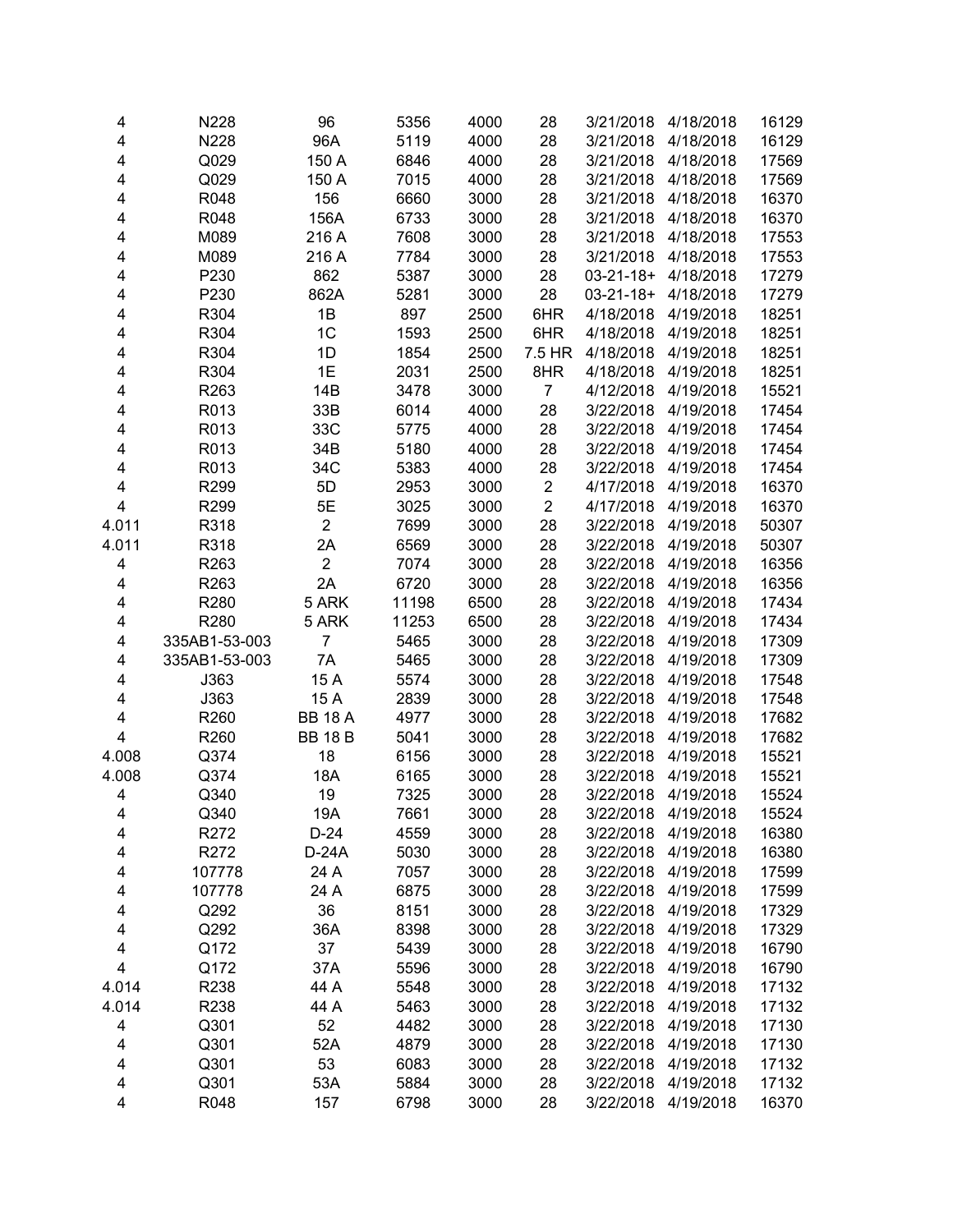| 4                       | R048             | 157A           | 7056         | 3000         | 28             | 3/22/2018              | 4/19/2018              | 16370          |
|-------------------------|------------------|----------------|--------------|--------------|----------------|------------------------|------------------------|----------------|
| $\overline{\mathbf{4}}$ | M089             | 217 A          | 6049         | 3000         | 28             | 3/22/2018              | 4/19/2018              | 17563          |
| $\overline{\mathbf{4}}$ | M089             | 217 A          | 6398         | 3000         | 28             | 3/22/2018              | 4/19/2018              | 17563          |
| 4                       | Q031             | 303            | 7159         | 3000         | 28             | 3/22/2018              | 4/19/2018              | 16486          |
| 4                       | Q031             | 303A           | 6826         | 3000         | 28             | 3/22/2018              | 4/19/2018              | 16486          |
| 4.008                   | P047             | 366 A          | 4564         | 3000         | 28             | 3/22/2018              | 4/19/2018              | 17181          |
| 4.008                   | P047             | 366 A          | 4391         | 3000         | 28             | 3/22/2018              | 4/19/2018              | 17181          |
| 4                       | P230             | 863            | 5170         | 3000         | 28             | 3/22/2018              | 4/19/2018              | 17279          |
| 4                       | P230             | 863A           | 5304         | 3000         | 28             | 3/22/2018              | 4/19/2018              | 17279          |
| 4                       | P230             | 864            | 6327         | 3000         | 28             | 3/22/2018              | 4/19/2018              | 17279          |
| 4                       | P230             | 864A           | 6850         | 3000         | 28             | 3/22/2018              | 4/19/2018              | 17279          |
| $\overline{\mathbf{4}}$ | R304             | 2B             | 2708         | 2500         | 6HR            | 4/19/2018              | 4/20/2018              | 18251          |
| 4.011                   | R <sub>299</sub> | 5 B            | 3626         | 3000         | 3              | 4/17/2018              | 4/20/2018              | 16376          |
| 4.011                   | R299             | 5 C            | 3403         | 3000         | 3              | 4/17/2018              | 4/20/2018              | 16376          |
| 4                       | R263             | 15 B           | 4304         | 3000         | $\overline{7}$ | 4/13/2018              | 4/20/2018              | 18027          |
| 4                       | Q373             | 24 B           | 4619         | 3000         | $\overline{7}$ | 4/13/2018              | 4/20/2018              | 16122          |
| $\overline{\mathbf{4}}$ | R266             | 1              | 8533         | 3000         | 28             | 3/23/2018              | 4/20/2018              | 18164          |
| 4                       | R266             | 1A             | 8741         | 3000         | 28             | 3/23/2018              | 4/20/2018              | 18164          |
| 4                       | R283             | 1              | 6372         | 3000         | 28             | 3/23/2018              | 4/20/2018              | 17620          |
| 4                       | R283             | 1A             | 6455         | 3000         | 28             | 3/23/2018              | 4/20/2018              | 17620          |
| 4                       | R263             | 3              | 6894         | 3000         | 28             | 3/23/2018              | 4/20/2018              | 16356          |
| 4                       | R <sub>263</sub> | 3A             | 6987         | 3000         | 28             | 3/23/2018              | 4/20/2018              | 16356          |
| 4.008                   | R333             | IA4Z           | 6779         | 3000         | 28             | 3/23/2018              | 4/20/2018              | 17704          |
| 4.008                   | R333             | IA4Z           | 6238         | 3000         | 28             | 3/23/2018              | 4/20/2018              | 17704          |
| 4                       | R333             | 4              | 6603         | 3000         | 28             | 3/23/2018              | 4/20/2018              | 17704          |
| 4                       | R333             | 4A             | 6497         | 3000         | 28             | 3/23/2018              | 4/20/2018              | 17704          |
| 4                       | R940             | $\overline{7}$ | 5179         | 3000         | 28             | 3/23/2018              | 4/20/2018              | 17132          |
| 4                       | R940             | 7A             | 5462         | 3000         | 28             | 3/23/2018              | 4/20/2018              | 17132          |
| 4                       | Q379             | 12             | 5561         | 3000         | 28             | 3/23/2018              | 4/20/2018              | 18202          |
| 4                       | Q379             | 12A            | 5483         | 3000         | 28             | 3/23/2018              | 4/20/2018              | 18202          |
| 4                       | R278             | 8              | 6242         | 3000         | 28             | 3/23/2018              | 4/20/2018              | 17596          |
| 4                       | R278             | 8A             | 6487         | 3000         | 28             | 3/23/2018              | 4/20/2018              | 17596          |
| $\overline{\mathbf{4}}$ | Q374             | 19             | 7091         | 3000         | 28             | 3/23/2018              | 4/20/2018              | 15531          |
| $\overline{\mathbf{4}}$ | Q374             | 19A            | 6762         | 3000         | 28             | 3/23/2018              | 4/20/2018              | 15531          |
| 4.014                   | R260             | <b>BB 19 A</b> | 4644         | 3000         | 28             | 3/23/2018              | 4/20/2018              | 17682          |
| 4.014                   | R260             | <b>BB 19 B</b> | 5124         | 3000         | 28             | 3/23/2018              | 4/20/2018              | 17682          |
|                         |                  |                |              |              |                |                        |                        |                |
| 4                       | R066<br>R066     | 23<br>23A      | 6010<br>6012 | 3000<br>3000 | 28<br>28       | 3/23/2018<br>3/23/2018 | 4/20/2018<br>4/20/2018 | 17631<br>17631 |
| 4                       | R238             | 45 A           |              |              |                |                        |                        | 17132          |
| 4                       |                  |                | 5946         | 3000         | 28             | 3/23/2018              | 4/20/2018              |                |
| 4                       | R238             | 45 A           | 6390<br>4743 | 3000         | 28             | 3/23/2018              | 4/20/2018              | 17132          |
| 4                       | Q301             | 54             |              | 3000         | 28             | 3/23/2018              | 4/20/2018              | 17130          |
| 4                       | Q301             | 54A            | 4577         | 3000         | 28             | 3/23/2018              | 4/20/2018              | 17130          |
| 4                       | 111351           | 63 A           | 5502         | 3000         | 28             | 3/23/2018              | 4/20/2018              | 17291          |
| 4                       | 111351           | 63 A           | 5040         | 3000         | 28             | 3/23/2018              | 4/20/2018              | 17291          |
| 4                       | Q297             | 72 A           | 6902         | 3000         | 28             | 3/23/2018              | 4/20/2018              | 16475          |
| 4                       | Q297             | 72 A           | 7030         | 3000         | 28             | 3/23/2018              | 4/20/2018              | 16475          |
| 4.011                   | R136             | W 94           | 5785         | 4000         | 28             | 3/23/2018              | 4/20/2018              | 17602          |
| 4.011                   | R136             | W 94A          | 5907         | 4000         | 28             | 3/23/2018              | 4/20/2018              | 17602          |
| 4                       | Q373             | 20             | 6105         | 4000         | 28             | 3/23/2018              | 4/20/2018              | 17146          |
| 4                       | Q373             | 20A            | 5801         | 4000         | 28             | 3/23/2018              | 4/20/2018              | 17146          |
| 4                       | R272             | D 25           | 7540         | 3000         | 28             | 3/23/2018              | 4/20/2018              | 16380          |
| 4                       | R272             | D 25A          | 7776         | 3000         | 28             | 3/23/2018              | 4/20/2018              | 16380          |